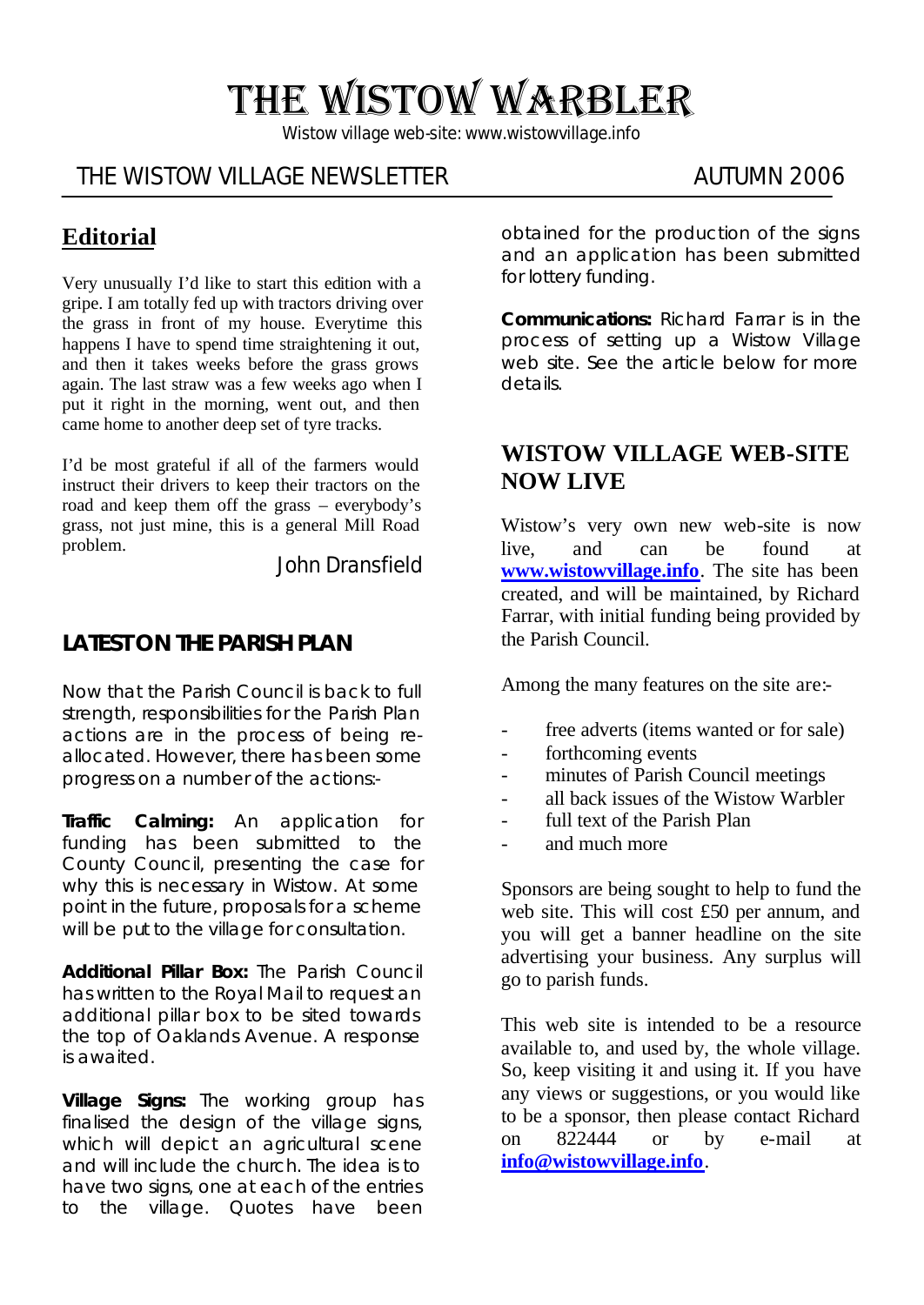# A Further Request to Dog **Owners**

Some residents of Oaklands Avenue have expressed their disgust at the way in which the pavements and verges are regularly, and liberally, covered in dog poo. This problem is not confined to Oaklands, other areas within the village also suffer from this effect.

All dog walkers are asked to take plastic bags with them and to clear up any mess their dogs might make on pavements, verges, greens, etc within the village. It's no trouble, the bags are free, and there is a bin specifically for disposing of them at the junction of Harris Lane and Oaklands Avenue.

Many dog walkers already take care. So, if the rest did, then in future we could have Wistow as a dog poo free zone. Wouldn't that be a lot more pleasant for everyone.

# **Another Invitation for People to Quote for Cutting the Grass Around the Village**

Every year the Parish Council spends a considerable amount of money paying for grass cutting in certain areas of the village.

Early next year the Parish Council will decide whom to employ for the 2007 season and tenders will be invited for carrying out this work. If there is anyone who lives locally who would wish to undertake the work then the Parish Council would very much like to hear from you; sooner rather than later.

If you are interested then contact David Titmarsh, Clerk to the Council, on 822517 and he will let you have a specification of the work (locations, frequency of cut, etc) and will advise on how you should submit your quote.

#### **WISTOW 2006 CRICKET TOURNAMENT**

Yet again the weather was kind, and on  $3<sup>nd</sup>$ September the rain cleared and bright blue skies saw another great day of fun cricket, with an entertaining commentary being maintained by Tom

MacInnes. It started in the morning with the junior matches, organised by dads (Rob White, Dickie Hunwin, and Steve Jenkins). There was keen competition between the teams, which saw The Big Ears beating The Winning Guys to take home the Wistow Junior Trophy.



 *The junior event players with the trophy*

It would have been great to see more budding Freddie Flintoffs taking part in the junior event. So, come on, start thinking about getting your teams organised for next year's tournament.

The afternoon saw four teams, captained by Jason Short, Andrew Harding, Paul Barker and Graeme MacInnes, keenly fighting for the title. With the last ball of a thrilling final, Jason Short's eleven walked off with the Coles Wistow Ashes, while Andrew Harding was presented with the "Man of the Match" award after two fine sessions with the bat. Overall, it was probably true to say that the batting was of a higher standard than the bowling!

Porch House Field was once again an ideal setting for this quintessentially English occasion, and big thanks go to Patsie and Richard Coles for again allowing the use of this picturesque venue. The Village Hall Committee would also like to thank all of the many people who helped out in any way and also all the players and supporters who made it such a special day.

#### **THE PARISH COUNCIL NOW BACK TO FULL STRENGTH**

The final vacancy on the Parish Council has now been filled following the co-opting of Chris Leigh, of Manor Street, at the council meeting on 30th August. Good luck to Chris, and many thanks for stepping forward to serve the village in this capacity.